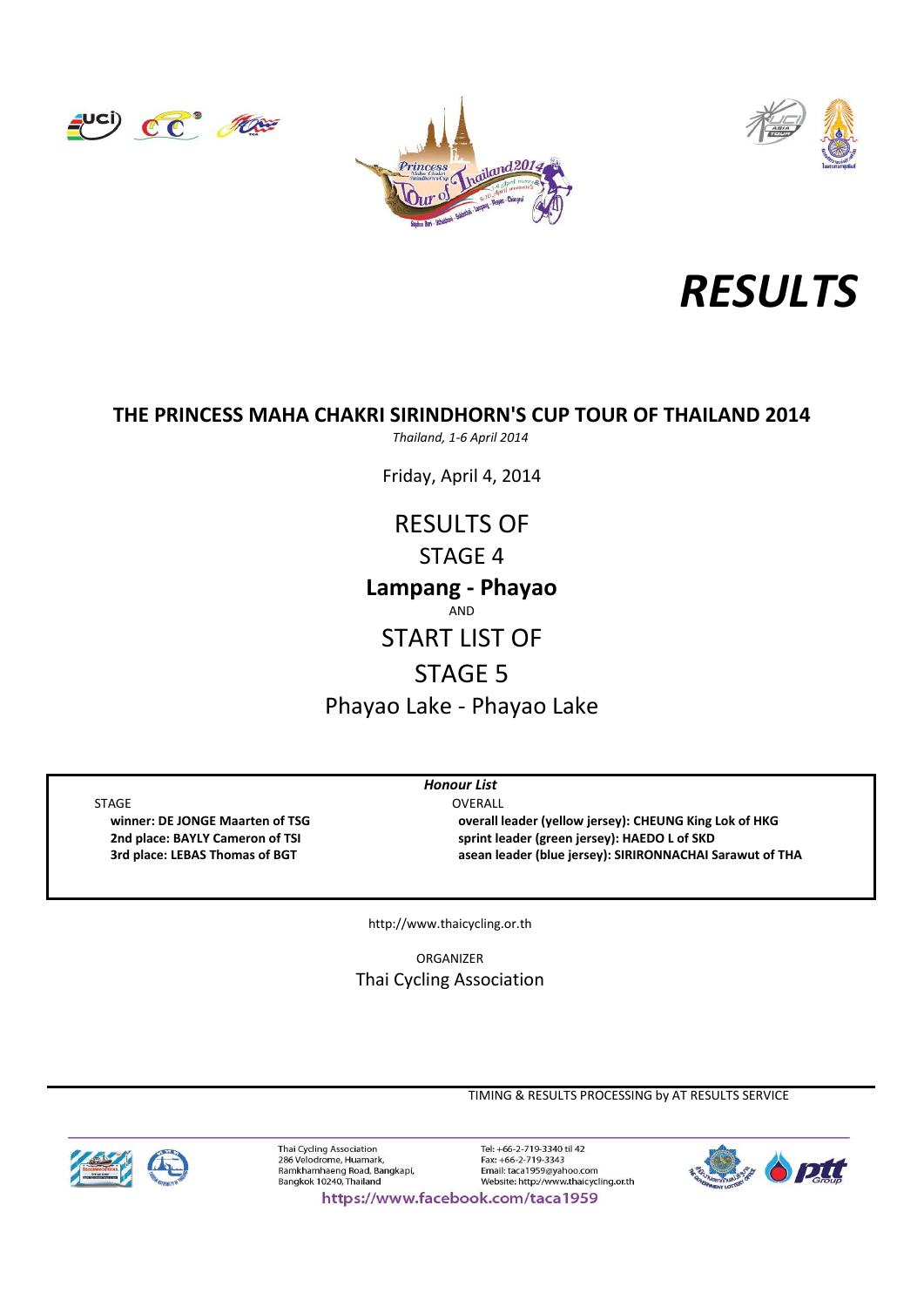#### *COMMISSAIRES' COMMUNIQUE on Friday, April 4, 2014*

- **1 INFORMATION** NIL
- **2 LEADER JERSEY IN STAGE 5**

| YELLOW      | No. 103 CHEUNG. K of HKG        |
|-------------|---------------------------------|
| GREEN       | No. 71 HAEDO. L of SKD          |
| <b>BLUE</b> | No. 134 SIRIRONNACHAI. S of THA |

**3 PENALTY**

UCI Regulations 12.1.040

- 3.A Article 8 ‐ Non‐regulation assistance to a rider of another team Fine CHF100 and 2' nbr. 14 TERASAKI Takero UCI code JPN19911118 of BGT Fine CHF50 Manager NODERA Hidenori of Team SHIMANO RACING TEAM
- 3.B Article 19.2.2 ‐ Sheltering behind or falling into the slip stream of a vehicle for some time Fine CHF50 and 20" penalty nbr. 14 TERASAKI Takero UCI code JPN19911118 of BGT Fine CHF100 Manager KIEWSAN Somsak of Team T‐THAILAND
- 3.C Article 37bis ‐ Behaviour of a team manager and a rider which damages the image of cycling (sticky bidons) Fine CHF50 nbr. 63 LOW Darren UCI code SIN19880714 of SMN nbr. 172 CALDER Logan UCI code NZL19850207 of EDH Fine CHF50

Manager NODERA Hidenori of Team SHIMANO RACING TEAM Manager GATHERCOLE Dean of Team EDDY HOLLANDS BICYCLE SERVICES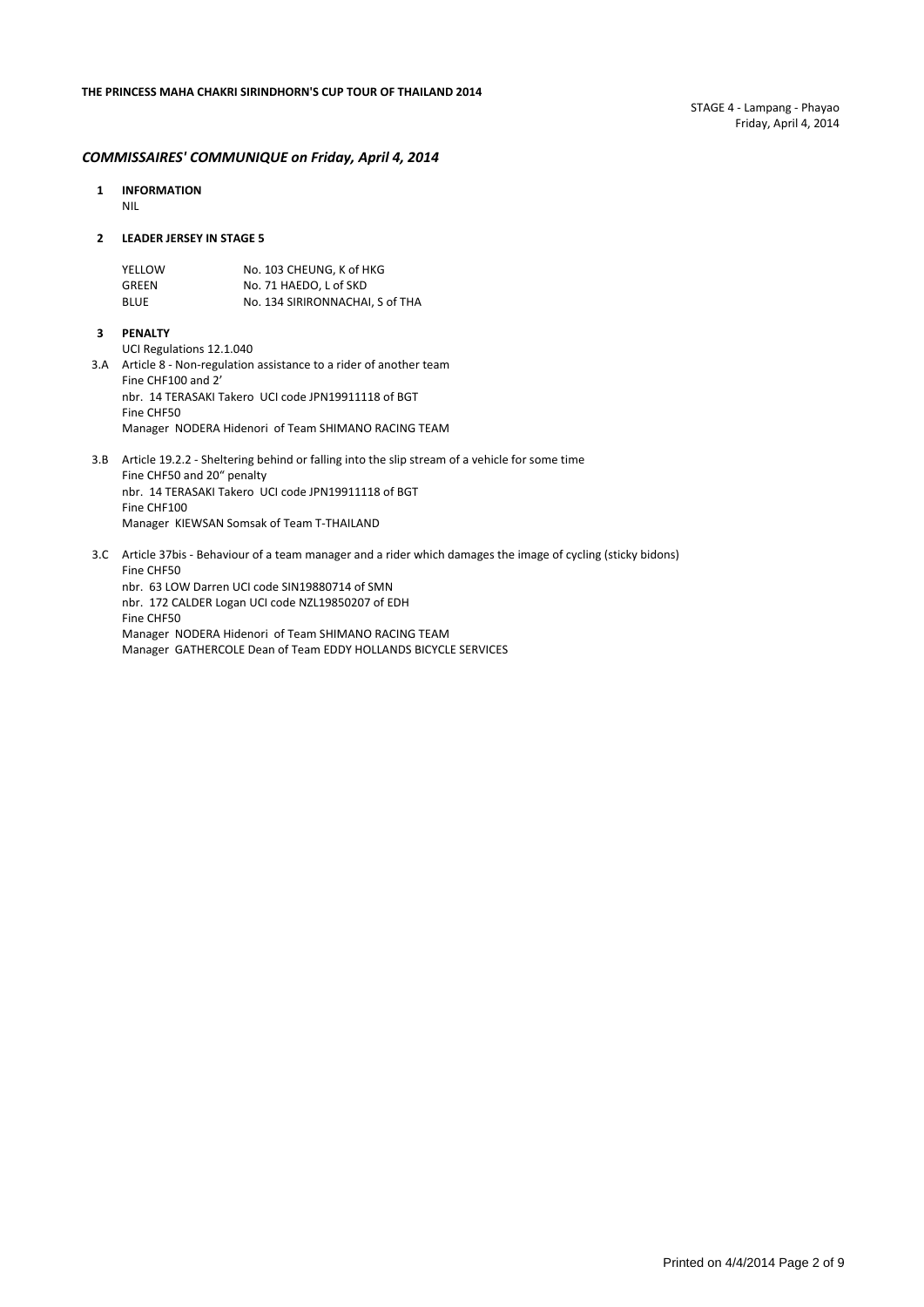STAGE 4 ‐ Lampang ‐ Phayao Friday, April 4, 2014 10:00 Distance : 162 km Average Speed of Winner : 42.12km/hr Sunny

#### *STAGE INDIVIDUAL CLASSIFICATION*

| <b>PLACE</b> | <b>NO</b>    | <b>NAT</b>        |                      | SURNAME, NAME                            | <b>TIME</b><br><b>TEAM</b> |                    | <b>GAP BONUSES</b> |          | PENALTY |
|--------------|--------------|-------------------|----------------------|------------------------------------------|----------------------------|--------------------|--------------------|----------|---------|
| 1            | 82           | <b>NED</b>        | 19850309             | DE JONGE Maarten                         | <b>TSG</b>                 | 3:50:46            |                    | 11       |         |
| 2            | 42           | AUS               | 19901011             | <b>BAYLY Cameron</b>                     | TSI                        | 3:50:52            | 00:06              | 06       |         |
| 3            | 13           | FRA               | 19851214             | <b>LEBAS Thomas</b>                      | <b>BGT</b>                 | 3:51:01            | 00:15              | 04       |         |
| 4            | 73           | <b>ESP</b>        | 19760309             | <b>MANCEBO Francisco</b>                 | <b>SKD</b>                 | 3:52:02            | 01:16              | 00       |         |
| 5            | 23           | <b>CHN</b>        | 19940119             | <b>GU Ying Chuan</b>                     | <b>MSS</b>                 | 3:52:40            | 01:54              | 00       |         |
| 6            | 71           | ARG               | 19830418             | <b>HAEDO Lucas</b>                       | <b>SKD</b>                 | 3:52:40            | 01:54              | 00       |         |
| 7            | 141          | <b>TPE</b>        | 19881102             | FENG Chun Kai                            | <b>TPE</b>                 | 3:52:40            | 01:54              | 00       |         |
| 8            | 5            | <b>JPN</b>        | 19841227             | NAKAJIMA Yasuharu                        | AIS                        | 3:52:40            | 01:54              | 00       |         |
| 9            | 103          | <b>HKG</b>        | 19910208             | <b>CHEUNG King Lok</b>                   | <b>HKG</b>                 | 3:52:40            | 01:54              | 00       |         |
| 10           | 83           | <b>UZB</b>        | 19820611             | HALMURATOV Muradjan                      | <b>TSG</b>                 | 3:52:40            | 01:54              | 00       |         |
| 11           | 33           | ESP               | 19880219             | MORA VEDRI Sebastian                     | <b>MTR</b>                 | 3:52:40            | 01:54              | 00       |         |
| 12           | 15           | <b>JPN</b>        | 19881108             | UCHIMA Kohei                             | <b>BGT</b>                 | 3:52:40            | 01:54              | 00       |         |
| 13           | 192          | <b>THA</b>        | 19910405             | CHANGPAD Kritsada                        | TAS                        | 3:53:03            | 02:17              | 00       |         |
| 14           | 145          | <b>TPE</b>        | 19850622             | WU Po Hung                               | <b>TPE</b>                 | 3:53:03            | 02:17              | 00       |         |
| 15           | 143          | <b>TPE</b>        | 19850703             | LEE Wei Cheng                            | <b>TPE</b>                 | 3:53:03            | 02:17              | 00       |         |
| 16           | 91           | DEN               | 19920330             | <b>KALHOEJ Kasper</b>                    | <b>DEN</b>                 | 3:53:03            | 02:17              | 00       |         |
| 17           | 65           | <b>JPN</b>        | 19890519             | YOSHIDA Hayato                           | SMN                        | 3:53:03            | 02:17              | 00       |         |
| 18           | 53           | KOR               | 19950430             | JUNG Ha Jeon                             | SCT                        | 3:53:03            | 02:17              | 00       |         |
| 19           | 133          | THA               | 19880323             | SAIUDOMSIN Phuchong                      | THA                        | 3:53:03            | 02:17              | 00       |         |
| 20           | 183          | KAZ               | 19900701             | <b>KUSMIN Sergey</b>                     | <b>PSN</b>                 | 3:53:03            | 02:17              | 00       |         |
| 21           | 164          | VIE               | 19930919             | <b>NGUYEN Hoang Sang</b>                 | <b>VIE</b>                 | 3:53:03            | 02:17              | 00       |         |
| 22           | 115          | KAZ               | 19920318             | PANASSENKO Nikita                        | KAZ                        | 3:53:03            | 02:17              | 00       |         |
| 23           | 102          | <b>HKG</b>        | 19850903             | <b>CHEUNG King Wai</b>                   | <b>HKG</b>                 | 3:53:03            | 02:17              | 00       |         |
| 24           | 131          | <b>THA</b>        | 19890318             | BOONRATANATHANAKORN Thurakit             | <b>THA</b>                 | 3:53:03            | 02:17              | 00       |         |
| 25           | 81           | MAS               | 19901010             | MAT SENAN Mohammad Saufi                 | <b>TSG</b>                 | 3:53:03            | 02:17              | 00       |         |
| 26           | 45           | AUS               | 19911016             | <b>SHEPPARD Eric</b>                     | TSI                        | 3:53:03            | 02:17              | 00       |         |
| 27           | 174          | AUS               | 19910820             | <b>DAVIS Samuel</b>                      | EDH                        | 3:53:03            | 02:17              | 00       |         |
| 28           | 113<br>75    | KAZ<br><b>MAR</b> | 19930309             | <b>LUKYANOV Dmirtiy</b>                  | KAZ<br><b>SKD</b>          | 3:53:03            | 02:17              | 00<br>00 |         |
| 29           | 134          |                   | 19820714             | JELLOUL Moroccan                         | THA                        | 3:53:03            | 02:17<br>02:17     | 00       |         |
| 30<br>31     | $\mathbf{1}$ | THA<br><b>JPN</b> | 19920823<br>19810201 | SIRIRONNACHAI Sarawut<br>NISHITANI Taiji | AIS                        | 3:53:03<br>3:53:03 | 02:17              | 00       |         |
| 32           | 61           | JPN               | 19850621             | <b>HATANAKA Yusuke</b>                   | SMN                        | 3:53:03            | 02:17              | 00       |         |
| 33           | 11           | <b>JPN</b>        | 19811123             | SHIMIZU Miyataka                         | <b>BGT</b>                 | 3:53:03            | 02:17              | 00       |         |
| 34           | 123          | MAS               | 19860409             | AHMAD LUTFI Muhammad Fauzan              | MAS                        | 3:53:03            | 02:17              | 00       |         |
| 35           | 24           | <b>CHN</b>        | 19930309             | NI Yi Hui                                | <b>MSS</b>                 | 3:53:03            | 02:17              | 00       |         |
| 36           | 144          | <b>TPE</b>        | 19800921             | LIU Chin Feng                            | <b>TPE</b>                 | 3:53:03            | 02:17              | 00       |         |
| 37           | 43           | SIN               | 19901214             | <b>GOH Choon Huat</b>                    | TSI                        | 3:53:03            | 02:17              | 00       |         |
| 38           | 4            | <b>JPN</b>        | 19820917             | MORI Kazuhiro                            | AIS                        | 3:53:03            | 02:17              | 00       |         |
| 39           | 94           | <b>DEN</b>        | 19881115             | EBSEN John                               | <b>DEN</b>                 | 3:53:03            | 02:17              | 00       |         |
| 40           | 101          | HKG               | 19871109             | KO Siu Wai                               | <b>HKG</b>                 | 3:53:03            | 02:17              | 02       |         |
| 41           | 12           | <b>JPN</b>        | 19810217             | <b>INOUE Kazuo</b>                       | <b>BGT</b>                 | 3:53:03            | 02:17              | 00       |         |
| 42           | 14           | JPN               | 19911118             | <b>TERASAKI Takero</b>                   | <b>BGT</b>                 | 3:53:03            | 02:17              | 00       | 2:20    |
| 43           | 51           | <b>KOR</b>        | 19880928             | LEE Ki Seok                              | SCT                        | 3:53:03            | 02:17              | 03       |         |
| 44           | 3            | <b>JPN</b>        | 19880926             | KOMORI Ryohei                            | AIS                        | 3:53:47            | 03:01              | 00       |         |
| 45           | 154          | UZB               | 19830323             | <b>TUYCHIEV Vladimir</b>                 | UZB                        | 3:54:58            | 04:12              | 00       |         |
| 46           | 55           | <b>KOR</b>        | 19930422             | LEE Seung Kwon                           | SCT                        | 3:54:58            | 04:12              | 00       |         |
| 47           | 132          | <b>THA</b>        | 19911018             | LIPHONGYU Navuti                         | THA                        | 3:54:58            | 04:12              | 00       |         |
| 48           | 84           | MAS               | 19860811             | ROSDI Mohd Nor Umardi                    | <b>TSG</b>                 | 3:54:58            | 04:12              | 00       |         |
| 49           | 185          | INA               | 19900828             | PRANATA Jimmy                            | PSN                        | 3:54:58            | 04:12              | 00       |         |
| 50           | 111          | KAZ               | 19930708             | ZHAKSYLYK Pazylbek                       | KAZ                        | 3:54:58            | 04:12              | 00       |         |
| 51           | 114          | KAZ               | 19920713             | <b>OMIRZAKOV Dias</b>                    | KAZ                        | 3:55:29            | 04:43              | 00       |         |
| 52           | 105          | HKG               | 19940120             | LEUNG Chun Wing                          | HKG                        | 3:55:29            | 04:43              | 00       |         |
| 53           | 151          | <b>UZB</b>        | 19950504             | <b>TULANOV Rasul</b>                     | UZB                        | 3:55:33            | 04:47              | 00       |         |
| 54           | 162          | VIE               | 19880712             | HO Van Phuc                              | VIE                        | 3:55:33            | 04:47              | 00       |         |
| 55           | 64           | <b>JPN</b>        | 19890722             | NONAKA Ryoma                             | SMN                        | 3:55:39            | 04:53              | 00       |         |
| 56           | 52           | <b>KOR</b>        | 19951031             | HAM Seok Hyun                            | SCT                        | 3:55:47            | 05:01              | 00       |         |
| 57           | 163          | VIE               | 19920309             | <b>HO Hoang Son</b>                      | VIE                        | 3:55:52            | 05:06              | 00       |         |
| 58           | 181          | KAZ               | 19870301             | JUMABEKOV Nazar                          | <b>PSN</b>                 | 3:55:58            | 05:12              | 00       |         |
| 59           | 112          | KAZ               | 19940628             | <b>GAINEYEV Pobert</b>                   | KAZ                        | 3:57:18            | 06:32              | 00       |         |
| 60           | 135          | <b>THA</b>        | 19940318             | YORDSUWAN Setthawut                      | THA                        | 3:57:18            | 06:32              | 00       |         |
| 61           | 35           | JPN               | 19920318             | WADA Chikara                             | <b>MTR</b>                 | 3:57:18            | 06:32              | 00       |         |
| 62           | 121          | MAS               | 19931122             | AHMAD FUAT Ahmad Fahmi Farhan            | MAS                        | 3:57:18            | 06:32              | 00       |         |
| 63           | 172          | <b>NZL</b>        | 19850207             | <b>CALDER Logan</b>                      | EDH                        | 3:57:18            | 06:32              | 00       |         |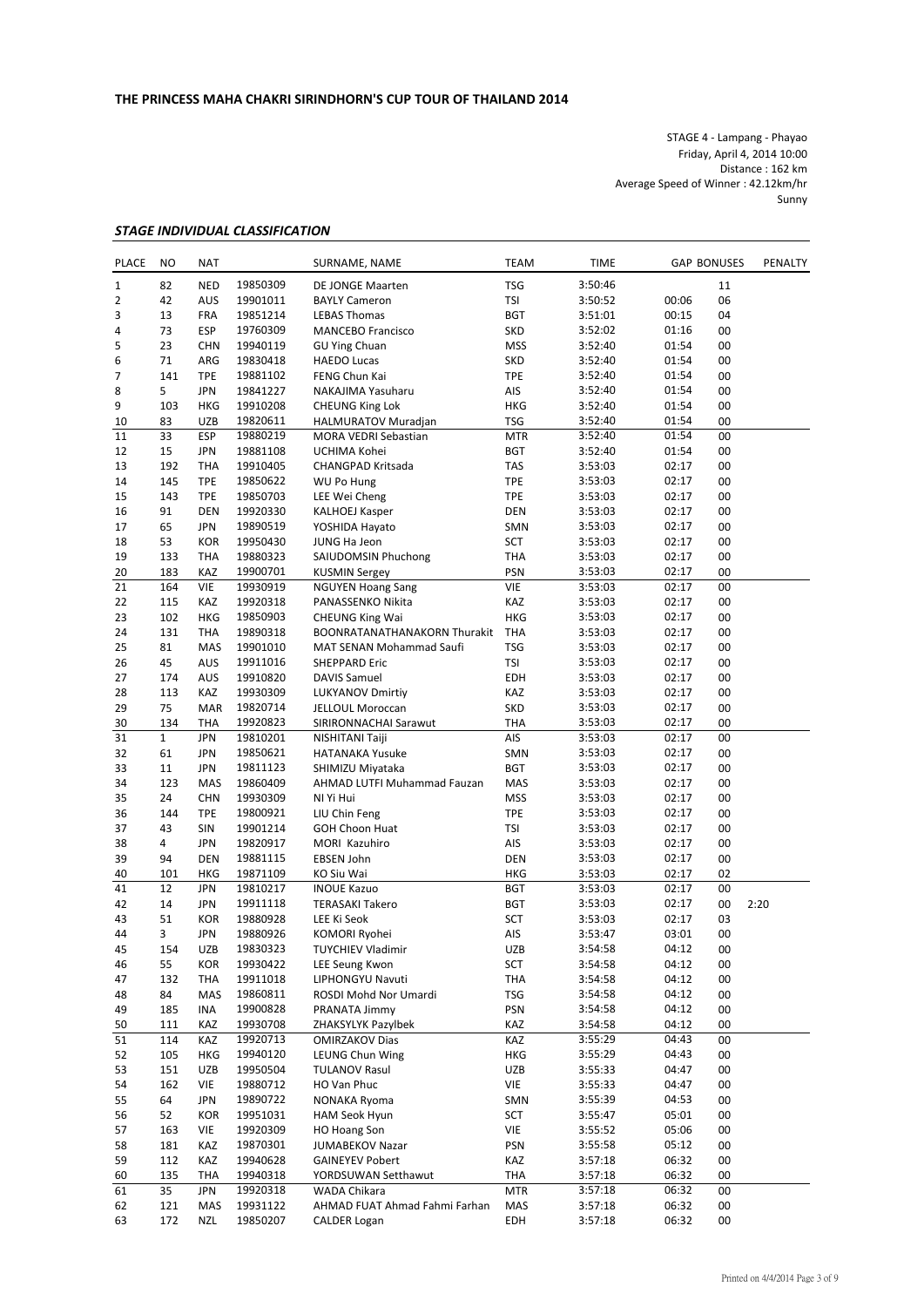| 64 | 95                 | <b>DEN</b> | 19920427 | <b>SCHWARTZ Frederik</b>          | <b>DEN</b> | 3:57:18 | 06:32 | 00     |  |  |  |
|----|--------------------|------------|----------|-----------------------------------|------------|---------|-------|--------|--|--|--|
| 65 | 152                | UZB        | 19951113 | DARMONOJ Jakhongir                | UZB        | 3:57:18 | 06:32 | 00     |  |  |  |
| 66 | 124                | MAS        | 19820407 | <b>HASSAN Suhardi</b>             | <b>MAS</b> | 3:57:18 | 06:32 | 00     |  |  |  |
| 67 | 122                | MAS        | 19870726 | <b>MISBAH Muhamad Rauf Nur</b>    | MAS        | 3:57:18 | 06:32 | 00     |  |  |  |
| 68 | 25                 | <b>CHN</b> | 19901025 | YANG Jing                         | <b>MSS</b> | 3:57:18 | 06:32 | 00     |  |  |  |
| 69 | 155                | <b>UZB</b> | 19950320 | KHAKIMOV Khusniddin               | UZB        | 3:57:18 | 06:32 | 00     |  |  |  |
| 70 | 165                | <b>VIE</b> | 19891022 | <b>TANG Chi Hung</b>              | VIE        | 3:57:18 | 06:32 | 00     |  |  |  |
| 71 | 191                | <b>THA</b> | 19860125 | <b>THANCHAI Tanasak</b>           | <b>TAS</b> | 3:57:18 | 06:32 | 00     |  |  |  |
| 72 | 161                | <b>VIE</b> | 19890924 | <b>BUI Minh Thuy</b>              | <b>VIE</b> | 3:57:23 | 06:37 | 00     |  |  |  |
| 73 | 85                 | MAS        | 19880915 | <b>SALEH Mohd Harrif</b>          | <b>TSG</b> | 3:57:23 | 06:37 | 00     |  |  |  |
| 74 | 63                 | SIN        | 19880714 | LOW Darren                        | SMN        | 3:57:23 | 06:37 | 00     |  |  |  |
| 75 | 184                | <b>INA</b> | 19921127 | NUR ARIF PRAYOGA Dealton          | <b>PSN</b> | 4:01:02 | 10:16 | 00     |  |  |  |
| 76 | 93                 | <b>DEN</b> | 19921121 | <b>MORTENSEN Mathias Lindberg</b> | DEN        | 4:01:39 | 10:53 | 00     |  |  |  |
| 77 | 142                | <b>TPE</b> | 19850622 | HUANG Hsin Hua                    | <b>TPE</b> | 4:03:06 | 12:20 | 00     |  |  |  |
| 78 | 62                 | <b>JPN</b> | 19890801 | <b>IRIBE Shotaro</b>              | <b>SMN</b> | 4:06:24 | 15:38 | 00     |  |  |  |
| 79 | 2                  | <b>JPN</b> | 19871122 | FUKUDA Shimpei                    | AIS        | 4:06:24 | 15:38 | $00\,$ |  |  |  |
| 81 | 194                | THA        | 19951211 | <b>LADNGERN Peerapong</b>         | <b>TAS</b> | 4:07:11 | 16:25 | 00     |  |  |  |
| 81 | 125                | MAS        | 19900507 | <b>ZULKIFLE Nik Mohd Azwan</b>    | MAS        | 4:07:11 | 16:25 | 00     |  |  |  |
| 82 | 195                | THA        | 19910311 | RUANPAE Jakapan                   | <b>TAS</b> | 4:07:11 | 16:25 | 00     |  |  |  |
| 83 | 193                | THA        | 19930411 | KAPUNYA Worayut                   | <b>TAS</b> | 4:07:11 | 16:25 | 00     |  |  |  |
| 84 | 41                 | <b>AUS</b> | 19910122 | <b>MULHERN Mitchell</b>           | TSI        | 4:07:11 | 16:25 | 00     |  |  |  |
| 85 | 44                 | <b>SIN</b> | 19900828 | HO Jun Rong                       | <b>TSI</b> | 4:07:11 | 16:25 | 00     |  |  |  |
|    |                    |            |          |                                   |            |         |       |        |  |  |  |
|    | <b>OUT OF RACE</b> |            |          |                                   |            |         |       |        |  |  |  |

# **OUT OF RACE**<br>21 CHN

21 CHN 19940303 JIANG Zhi Hui MSS MSS DNF

NOTE: DSQ ‐ Disqualified, DNF ‐ Did Not Finish, DNS ‐ Did Not Start

No of Starters : 86 No of Riders Not Starting: 0 No of Riders Finish After Deadline : 0 No of Riders Dropping Out : 1 No of Riders Disqualified : 0 No of Riders Finished : 85

#### *STAGE BEST ASEAN RIDER*

| <b>PLACE</b> | NO  | NAT |          | SURNAME, NAME                       | TEAM | TIME    | <b>GAP BONUSES</b> | PENALTY |
|--------------|-----|-----|----------|-------------------------------------|------|---------|--------------------|---------|
|              | 133 | THA | 19880323 | SAIUDOMSIN Phuchong                 | THA  | 3:53:03 | 00                 |         |
|              | 164 | VIE | 19930919 | <b>NGUYEN Hoang Sang</b>            | VIE  | 3:53:03 | 00:00<br>00        |         |
|              | 131 | THA | 19890318 | <b>BOONRATANATHANAKORN Thurakit</b> | THA  | 3:53:03 | 00:00<br>00        |         |

#### *STAGE TEAM CLASSIFICATION*

| PLACE          | TEAM                                    | <b>MEMBERS</b> | <b>TIME</b> | GAP   |  |
|----------------|-----------------------------------------|----------------|-------------|-------|--|
|                |                                         |                |             |       |  |
| $\mathbf{1}$   | TERENGGANU CYCLING TEAM                 | 82,83,81       | 11:36:29    |       |  |
| 2              | BRIDGESTONE ANCHOR CYCLING TEAM         | 13,15,11       | 11:36:44    | 00:15 |  |
| 3              | OCBC SINGAPORE CONTINENTAL CYCLING TEAM | 42,45,43       | 11:36:58    | 00:29 |  |
| 4              | SKYDIVE DUBAI PRO CYCLING TEAM          | 73,71,75       | 11:37:45    | 01:16 |  |
| $\overline{5}$ | CHINESE TAIPEI NATLONAL TEAM            | 141,145,143    | 11:38:46    | 02:17 |  |
| 6              | <b>TEAM HONG KONG-CHINA</b>             | 103,102,101    | 11:38:46    | 02:17 |  |
| 7              | AISAN RACING TEAM                       | 5,1,4          | 11:38:46    | 02:17 |  |
| 8              | T-THAILAND                              | 133,131,134    | 11:39:09    | 02:40 |  |
| 9              | KAZAKHSTAN TEAM                         | 115,113,111    | 11:41:04    | 04:35 |  |
| 10             | SEOUL CYCLING TEAM                      | 53,51,55       | 11:41:04    | 04:35 |  |
| 11             | SHIMANO RACING TEAM                     | 65,61,64       | 11:41:45    | 05:16 |  |
| 12             | GIANT - CHAMPION SYSTEM PRO CYCLING     | 23,24,25       | 11:43:01    | 06:32 |  |
| 13             | DANMARK NATIONAL TEAM                   | 91,94,95       | 11:43:24    | 06:55 |  |
| 14             | POLYGON SWEET NICE                      | 183, 185, 181  | 11:43:59    | 07:30 |  |
| 15             | <b>VIETNAM NATIONAL TEAM</b>            | 164, 162, 163  | 11:44:28    | 07:59 |  |
| 16             | <b>MALAYSIA NATIONAL TEAM</b>           | 123,121,124    | 11:47:39    | 11:10 |  |
| 17             | UZBEKISTAN NATIONAL TEAM                | 154,151,152    | 11:47:49    | 11:20 |  |
| 18             | <b>T-ALL STAR</b>                       | 192,191,194    | 11:57:32    | 21:03 |  |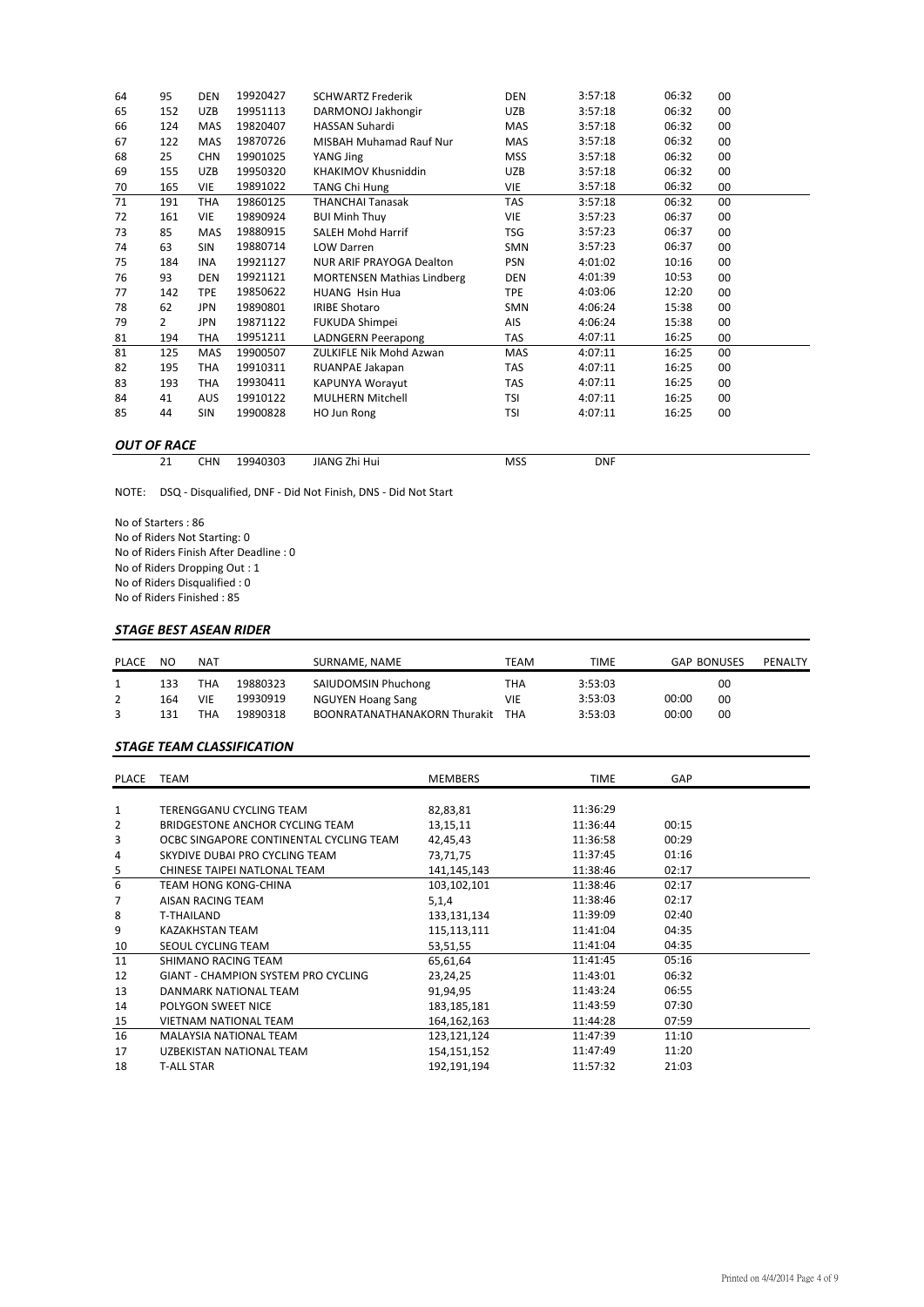AFTER STAGE 4 Friday, April 4, 2014 Total Distance Covered : 782.4 km Average Speed of Leader : 41.77 km/hr

### *INDIVIDUAL GENERAL CLASSIFICATION by TIME (YELLOW JERSEY)*

| <b>PLACE</b> | <b>NO</b>    | UCI CODE   |          | SURNAME, NAME                                 | <b>TEAM</b>              | <b>TIME</b> | GAP   |
|--------------|--------------|------------|----------|-----------------------------------------------|--------------------------|-------------|-------|
| $\mathbf 1$  | 103          | <b>HKG</b> | 19910208 | <b>CHEUNG King Lok</b>                        | <b>HKG</b>               | 18:43:54    |       |
| 2            | 5            | <b>JPN</b> | 19841227 | NAKAJIMA Yasuharu                             | AIS                      | 18:43:58    | 00:04 |
| 3            | 73           | <b>ESP</b> | 19760309 | <b>MANCEBO Francisco</b>                      | <b>SKD</b>               | 18:44:01    | 00:07 |
| 4            | 71           | ARG        | 19830418 | <b>HAEDO Lucas</b>                            | <b>SKD</b>               | 18:44:05    | 00:11 |
| 5            | 45           | AUS        | 19911016 | <b>SHEPPARD Eric</b>                          | <b>TSI</b>               | 18:44:16    | 00:22 |
| 6            | 141          | <b>TPE</b> | 19881102 | FENG Chun Kai                                 | <b>TPE</b>               | 18:44:35    | 00:41 |
| 7            | 174          | AUS        | 19910820 | <b>DAVIS Samuel</b>                           | EDH                      | 18:44:51    | 00:57 |
| 8            | 15           | <b>JPN</b> | 19881108 | UCHIMA Kohei                                  | <b>BGT</b>               | 18:45:06    | 01:12 |
| 9            | 83           | <b>UZB</b> | 19820611 | HALMURATOV Muradjan                           | <b>TSG</b>               | 18:45:10    | 01:16 |
| 10           | 11           | <b>JPN</b> | 19811123 | SHIMIZU Miyataka                              | <b>BGT</b>               | 18:45:27    | 01:33 |
| 11           | 75           | <b>MAR</b> | 19820714 | <b>JELLOUL Moroccan</b>                       | <b>SKD</b>               | 18:45:27    | 01:33 |
| 12           | 43           | SIN        | 19901214 | <b>GOH Choon Huat</b>                         | <b>TSI</b>               | 18:45:31    | 01:37 |
| 13           | 65           | <b>JPN</b> | 19890519 | YOSHIDA Hayato                                | SMN                      | 18:45:48    | 01:54 |
| 14           | 94           | <b>DEN</b> | 19881115 | EBSEN John                                    | DEN                      | 18:46:03    | 02:09 |
| 15           | $\mathbf{1}$ | <b>JPN</b> | 19810201 | NISHITANI Taiji                               | AIS                      | 18:49:26    | 05:32 |
| 16           | 113          | KAZ        | 19930309 | <b>LUKYANOV Dmirtiy</b>                       | KAZ                      | 18:50:31    | 06:37 |
| 17           | 51           | KOR        | 19880928 | LEE Ki Seok                                   | <b>SCT</b>               | 18:51:15    | 07:21 |
| 18           | 64           | <b>JPN</b> | 19890722 |                                               | SMN                      | 18:52:33    | 08:39 |
|              | 23           |            |          | NONAKA Ryoma                                  |                          |             |       |
| 19           |              | <b>CHN</b> | 19940119 | <b>GU Ying Chuan</b><br>SIRIRONNACHAI Sarawut | <b>MSS</b><br><b>THA</b> | 18:54:28    | 10:34 |
| 20           | 134          | <b>THA</b> | 19920823 |                                               |                          | 18:54:44    | 10:50 |
| 21           | 53           | KOR        | 19950430 | JUNG Ha Jeon                                  | <b>SCT</b>               | 18:54:45    | 10:51 |
| 22           | 101          | <b>HKG</b> | 19871109 | KO Siu Wai                                    | <b>HKG</b>               | 18:55:44    | 11:50 |
| 23           | 102          | <b>HKG</b> | 19850903 | <b>CHEUNG King Wai</b>                        | HKG                      | 18:56:02    | 12:08 |
| 24           | 133          | <b>THA</b> | 19880323 | SAIUDOMSIN Phuchong                           | <b>THA</b>               | 18:56:52    | 12:58 |
| 25           | 135          | <b>THA</b> | 19940318 | YORDSUWAN Setthawut                           | <b>THA</b>               | 18:57:58    | 14:04 |
| 26           | 3            | <b>JPN</b> | 19880926 | KOMORI Ryohei                                 | AIS                      | 18:58:15    | 14:21 |
| 27           | 82           | <b>NED</b> | 19850309 | DE JONGE Maarten                              | <b>TSG</b>               | 18:59:41    | 15:47 |
| 28           | 61           | <b>JPN</b> | 19850621 | <b>HATANAKA Yusuke</b>                        | SMN                      | 19:00:04    | 16:10 |
| 29           | 13           | <b>FRA</b> | 19851214 | <b>LEBAS Thomas</b>                           | <b>BGT</b>               | 19:00:13    | 16:19 |
| 30           | 105          | <b>HKG</b> | 19940120 | LEUNG Chun Wing                               | HKG                      | 19:00:35    | 16:41 |
| 31           | 123          | MAS        | 19860409 | AHMAD LUTFI Muhammad Fauzan                   | MAS                      | 19:01:47    | 17:53 |
| 32           | 91           | <b>DEN</b> | 19920330 | <b>KALHOEJ Kasper</b>                         | DEN                      | 19:02:06    | 18:12 |
| 33           | 131          | <b>THA</b> | 19890318 | <b>BOONRATANATHANAKORN Thurakit</b>           | <b>THA</b>               | 19:02:09    | 18:15 |
| 34           | 183          | <b>KAZ</b> | 19900701 | <b>KUSMIN Sergey</b>                          | <b>PSN</b>               | 19:02:09    | 18:15 |
| 35           | 4            | <b>JPN</b> | 19820917 | MORI Kazuhiro                                 | AIS                      | 19:02:19    | 18:25 |
| 36           | 25           | <b>CHN</b> | 19901025 | YANG Jing                                     | <b>MSS</b>               | 19:02:25    | 18:31 |
| 37           | 145          | <b>TPE</b> | 19850622 | WU Po Hung                                    | <b>TPE</b>               | 19:02:59    | 19:05 |
| 38           | 115          | KAZ        | 19920318 | PANASSENKO Nikita                             | KAZ                      | 19:02:59    | 19:05 |
| 39           | 143          | <b>TPE</b> | 19850703 | LEE Wei Cheng                                 | <b>TPE</b>               | 19:03:15    | 19:21 |
| 40           | 55           | <b>KOR</b> | 19930422 | LEE Seung Kwon                                | SCT                      | 19:04:14    | 20:20 |
| 41           | 33           | ESP        | 19880219 | MORA VEDRI Sebastian                          | <b>MTR</b>               | 19:05:14    | 21:20 |
| 42           | 192          | <b>THA</b> | 19910405 | CHANGPAD Kritsada                             | TAS                      | 19:08:16    | 24:22 |
| 43           | 164          | <b>VIE</b> | 19930919 | <b>NGUYEN Hoang Sang</b>                      | VIE                      | 19:08:16    | 24:22 |
| 44           | 144          | <b>TPE</b> | 19800921 | LIU Chin Feng                                 | <b>TPE</b>               | 19:08:16    | 24:22 |
| 45           | 111          | KAZ        | 19930708 | ZHAKSYLYK Pazylbek                            | KAZ                      | 19:08:31    | 24:37 |
| 46           | 81           | MAS        | 19901010 | MAT SENAN Mohammad Saufi                      | <b>TSG</b>               | 19:08:32    | 24:38 |
| 47           | 85           | MAS        | 19880915 | <b>SALEH Mohd Harrif</b>                      | <b>TSG</b>               | 19:11:23    | 27:29 |
| 48           | 154          | UZB        | 19830323 | <b>TUYCHIEV Vladimir</b>                      | UZB                      | 19:11:51    | 27:57 |
| 49           | 185          | INA        | 19900828 | PRANATA Jimmy                                 | PSN                      | 19:12:01    | 28:07 |
| 50           | 84           | MAS        | 19860811 | ROSDI Mohd Nor Umardi                         | <b>TSG</b>               | 19:12:17    | 28:23 |
| 51           | 165          | VIE        | 19891022 | <b>TANG Chi Hung</b>                          | VIE                      | 19:14:11    | 30:17 |
| 52           | 24           | <b>CHN</b> | 19930309 | NI Yi Hui                                     | <b>MSS</b>               | 19:14:59    | 31:05 |
| 53           | 155          | <b>UZB</b> | 19950320 | KHAKIMOV Khusniddin                           | UZB                      | 19:14:59    | 31:05 |
| 54           | 12           | <b>JPN</b> | 19810217 | <b>INOUE Kazuo</b>                            | <b>BGT</b>               | 19:16:08    | 32:14 |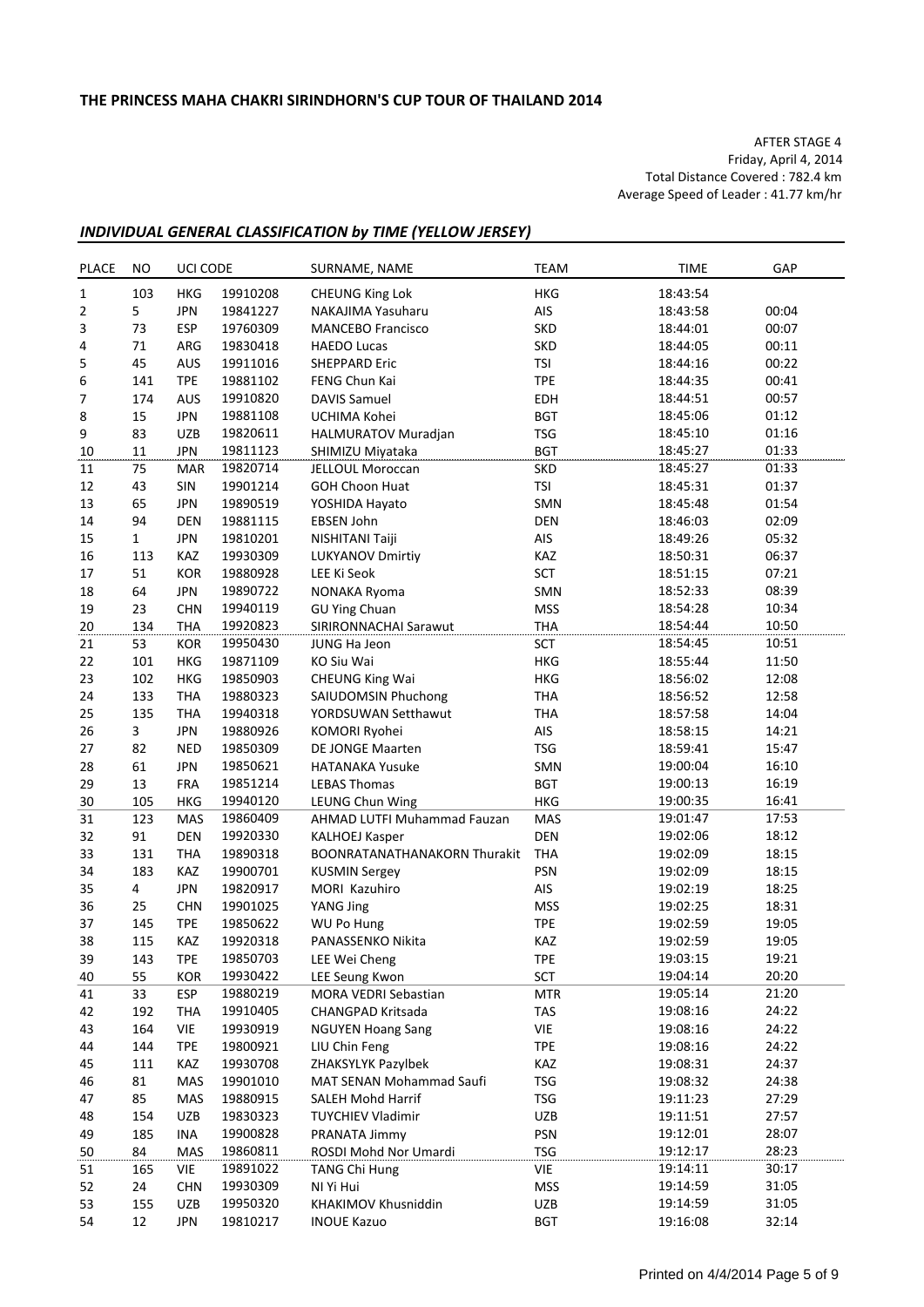| 55 | 181            | <b>KAZ</b> | 19870301 | <b>JUMABEKOV Nazar</b>            | <b>PSN</b> | 19:16:08 | 32:14 |
|----|----------------|------------|----------|-----------------------------------|------------|----------|-------|
| 56 | 151            | <b>UZB</b> | 19950504 | <b>TULANOV Rasul</b>              | <b>UZB</b> | 19:18:28 | 34:34 |
| 57 | 14             | <b>JPN</b> | 19911118 | <b>TERASAKI Takero</b>            | <b>BGT</b> | 19:18:28 | 34:34 |
| 58 | 162            | <b>VIE</b> | 19880712 | <b>HO Van Phuc</b>                | <b>VIE</b> | 19:18:33 | 34:39 |
| 59 | 191            | <b>THA</b> | 19860125 | <b>THANCHAI Tanasak</b>           | <b>TAS</b> | 19:18:59 | 35:05 |
| 60 | 63             | SIN        | 19880714 | LOW Darren                        | SMN        | 19:19:07 | 35:13 |
| 61 | 122            | <b>MAS</b> | 19870726 | <b>MISBAH Muhamad Rauf Nur</b>    | <b>MAS</b> | 19:19:07 | 35:13 |
| 62 | 112            | KAZ        | 19940628 | <b>GAINEYEV Pobert</b>            | <b>KAZ</b> | 19:20:13 | 36:19 |
| 63 | 125            | <b>MAS</b> | 19900507 | <b>ZULKIFLE Nik Mohd Azwan</b>    | <b>MAS</b> | 19:21:31 | 37:37 |
| 64 | 35             | <b>JPN</b> | 19920318 | <b>WADA Chikara</b>               | <b>MTR</b> | 19:22:15 | 38:21 |
| 65 | 132            | <b>THA</b> | 19911018 | <b>LIPHONGYU Navuti</b>           | <b>THA</b> | 19:22:49 | 38:55 |
| 66 | 121            | MAS        | 19931122 | AHMAD FUAT Ahmad Fahmi Farhan     | MAS        | 19:23:06 | 39:12 |
| 67 | 52             | <b>KOR</b> | 19951031 | <b>HAM Seok Hyun</b>              | <b>SCT</b> | 19:23:33 | 39:39 |
| 68 | 163            | <b>VIE</b> | 19920309 | <b>HO Hoang Son</b>               | <b>VIE</b> | 19:23:38 | 39:44 |
| 69 | 184            | <b>INA</b> | 19921127 | NUR ARIF PRAYOGA Dealton          | <b>PSN</b> | 19:24:00 | 40:06 |
| 70 | 194            | <b>THA</b> | 19951211 | <b>LADNGERN Peerapong</b>         | <b>TAS</b> | 19:24:09 | 40:15 |
| 71 | 42             | <b>AUS</b> | 19901011 | <b>BAYLY Cameron</b>              | <b>TSI</b> | 19:25:03 | 41:09 |
| 72 | 95             | <b>DEN</b> | 19920427 | <b>SCHWARTZ Frederik</b>          | <b>DEN</b> | 19:25:04 | 41:10 |
| 73 | 124            | <b>MAS</b> | 19820407 | HASSAN Suhardi                    | MAS        | 19:25:09 | 41:15 |
| 74 | 172            | <b>NZL</b> | 19850207 | <b>CALDER Logan</b>               | <b>EDH</b> | 19:26:33 | 42:39 |
| 75 | 161            | <b>VIE</b> | 19890924 | <b>BUI Minh Thuy</b>              | VIE        | 19:27:15 | 43:21 |
| 76 | 114            | KAZ        |          |                                   |            |          |       |
| 77 |                |            | 19920713 | <b>OMIRZAKOV Dias</b>             | <b>KAZ</b> | 19:27:43 | 43:49 |
|    | 152            | <b>UZB</b> | 19951113 | DARMONOJ Jakhongir                | <b>UZB</b> | 19:29:16 | 45:22 |
| 78 | 44             | <b>SIN</b> | 19900828 | HO Jun Rong                       | <b>TSI</b> | 19:29:16 | 45:22 |
| 79 | 142            | <b>TPE</b> | 19850622 | <b>HUANG Hsin Hua</b>             | <b>TPE</b> | 19:30:57 | 47:03 |
| 80 | 93             | <b>DEN</b> | 19921121 | <b>MORTENSEN Mathias Lindberg</b> | <b>DEN</b> | 19:33:32 | 49:38 |
| 81 | $\overline{2}$ | <b>JPN</b> | 19871122 | <b>FUKUDA Shimpei</b>             | AIS        | 19:34:15 | 50:21 |
| 82 | 62             | <b>JPN</b> | 19890801 | <b>IRIBE Shotaro</b>              | <b>SMN</b> | 19:34:15 | 50:21 |
| 83 | 195            | <b>THA</b> | 19910311 | RUANPAE Jakapan                   | <b>TAS</b> | 19:35:02 | 51:08 |
| 84 | 41             | <b>AUS</b> | 19910122 | <b>MULHERN Mitchell</b>           | <b>TSI</b> | 19:35:02 | 51:08 |

### *OVERALL BEST ASEAN RIDERS (BLUE JERSEY)*

| <b>PLACE</b> | NO. |            | SURNAME, NAME | SURNAME, NAME                       | TEAM       | <b>TIME</b> | <b>GAP</b> |
|--------------|-----|------------|---------------|-------------------------------------|------------|-------------|------------|
| 1            | 134 | THA        | 19920823      | SIRIRONNACHAI Sarawut               | THA        | 18:54:44    |            |
| 2            | 133 | THA        | 19880323      | SAIUDOMSIN Phuchong                 | THA        | 18:56:52    | 02:08      |
| 3            | 135 | THA        | 19940318      | YORDSUWAN Setthawut                 | THA        | 18:57:58    | 03:14      |
| 4            | 123 | <b>MAS</b> | 19860409      | AHMAD LUTFI Muhammad Fauzan         | <b>MAS</b> | 19:01:47    | 07:03      |
| 5            | 131 | THA        | 19890318      | <b>BOONRATANATHANAKORN Thurakit</b> | <b>THA</b> | 19:02:09    | 07:25      |
| 6            | 164 | <b>VIE</b> | 19930919      | <b>NGUYEN Hoang Sang</b>            | <b>VIE</b> | 19:08:16    | 13:32      |
| 7            | 165 | <b>VIE</b> | 19891022      | <b>TANG Chi Hung</b>                | <b>VIE</b> | 19:14:11    | 19:27      |
| 8            | 162 | <b>VIE</b> | 19880712      | HO Van Phuc                         | <b>VIE</b> | 19:18:33    | 23:49      |
| 9            | 122 | <b>MAS</b> | 19870726      | <b>MISBAH Muhamad Rauf Nur</b>      | <b>MAS</b> | 19:19:07    | 24:23      |
| 10           | 125 | MAS        | 19900507      | ZULKIFLE Nik Mohd Azwan             | <b>MAS</b> | 19:21:31    | 26:47      |
| 11           | 132 | THA        | 19911018      | LIPHONGYU Navuti                    | <b>THA</b> | 19:22:49    | 28:05      |
| 12           | 121 | <b>MAS</b> | 19931122      | AHMAD FUAT Ahmad Fahmi Farhan       | <b>MAS</b> | 19:23:06    | 28:22      |
| 13           | 163 | <b>VIE</b> | 19920309      | HO Hoang Son                        | <b>VIE</b> | 19:23:38    | 28:54      |
| 14           | 124 | <b>MAS</b> | 19820407      | <b>HASSAN Suhardi</b>               | <b>MAS</b> | 19:25:09    | 30:25      |
| 15           | 161 | <b>VIE</b> | 19890924      | <b>BUI Minh Thuy</b>                | <b>VIE</b> | 19:27:15    | 32:31      |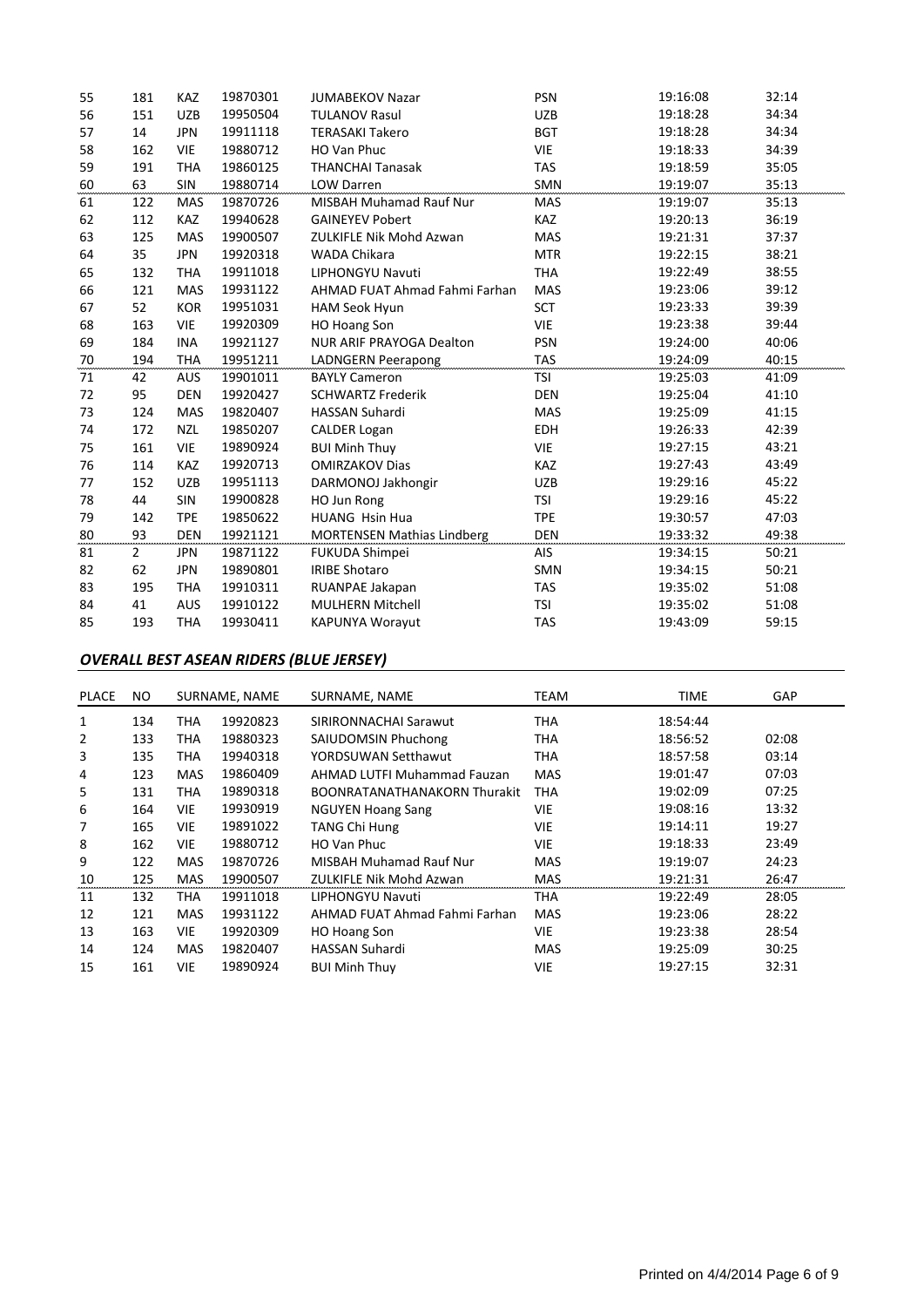## *TEAM GENERAL CLASSIFICATION by TIME*

| PLACE | <b>TEAM NAME</b>                           | <b>CODE</b> | TIME     | <b>GAP</b> |
|-------|--------------------------------------------|-------------|----------|------------|
| 1     | SKYDIVE DUBAI PRO CYCLING TEAM             | <b>SKD</b>  | 56:13:51 |            |
| 2     | AISAN RACING TEAM                          | AIS         | 56:22:40 | 08:49      |
| 3     | BRIDGESTONE ANCHOR CYCLING TEAM            | <b>BGT</b>  | 56:30:50 | 16:59      |
| 4     | TERENGGANU CYCLING TEAM                    | TSG         | 56:31:24 | 17:33      |
| 5     | T-THAILAND                                 | THA         | 56:31:51 | 18:00      |
| 6     | TEAM HONG KONG-CHINA                       | HKG         | 56:35:48 | 21:57      |
| 7     | SHIMANO RACING TEAM                        | <b>SMN</b>  | 56:38:01 | 24:10      |
| 8     | OCBC SINGAPORE CONTINENTAL CYCLING TEAM    | TSI         | 56:42:34 | 28:43      |
| 9     | CHINESE TAIPEI NATLONAL TEAM               | TPE         | 56:49:58 | 36:07      |
| 10    | SEOUL CYCLING TEAM                         | <b>SCT</b>  | 56:50:33 | 36:42      |
| 11    | <b>KAZAKHSTAN TEAM</b>                     | <b>KAZ</b>  | 57:01:38 | 47:47      |
| 12    | DANMARK NATIONAL TFAM                      | <b>DEN</b>  | 57:09:13 | 55:22      |
| 13    | <b>GIANT - CHAMPION SYSTEM PRO CYCLING</b> | <b>MSS</b>  | 57:11:49 | 57:58      |
| 14    | <b>POLYGON SWEET NICE</b>                  | <b>PSN</b>  | 57:21:16 | 1:07:25    |
| 15    | MALAYSIA NATIONAL TEAM                     | <b>MAS</b>  | 57:27:45 | 1:13:54    |
| 16    | <b>VIETNAM NATIONAL TEAM</b>               | <b>VIE</b>  | 57:33:11 | 1:19:20    |
| 17    | UZBEKISTAN NATIONAL TEAM                   | <b>UZB</b>  | 57:44:40 | 1:30:49    |
| 18    | <b>T-ALL STAR</b>                          | TAS         | 57:51:27 | 1:37:36    |

### *TEAM GENERAL CLASSIFICATION by TIME for ASEAN TEAM*

| <b>PLACE</b> | TEAM NAME              | CODE | TIME     | GAP   |
|--------------|------------------------|------|----------|-------|
|              | T-THAILAND             | THA  | 56:31:51 |       |
|              | MALAYSIA NATIONAL TEAM | MAS  | 57:27:45 | 55:54 |
|              | VIETNAM NATIONAL TEAM  | VIE  | 57:33:11 | 01:20 |

### *ORDER of TEAM CAR for STAGE 5*

| Order | Team                                       |
|-------|--------------------------------------------|
| 1     | TEAM HONG KONG-CHINA                       |
| 2     | AISAN RACING TEAM                          |
| 3     | SKYDIVE DUBAI PRO CYCLING TEAM             |
| 4     | OCBC SINGAPORE CONTINENTAL CYCLING TEAM    |
| 5     | CHINESE TAIPEI NATLONAL TEAM               |
| 6     | EDDY HOLLANDS BICYCLE SERVICES             |
| 7     | BRIDGESTONE ANCHOR CYCLING TEAM            |
| 8     | TERENGGANU CYCLING TEAM                    |
| 9     | SHIMANO RACING TEAM                        |
| 10    | DANMARK NATIONAL TEAM                      |
| 11    | <b>KAZAKHSTAN TEAM</b>                     |
| 12    | SEOUL CYCLING TEAM                         |
| 13    | <b>GIANT - CHAMPION SYSTEM PRO CYCLING</b> |
| 14    | <b>T-THAILAND</b>                          |
| 15    | <b>MALAYSIA NATIONAL TEAM</b>              |
| 16    | POLYGON SWEET NICE                         |
| 17    | <b>MATRIX POWERTAG</b>                     |
| 18    | <b>T-ALL STAR</b>                          |
| 19    | VIETNAM NATIONAL TEAM                      |
| 20    | UZBEKISTAN NATIONAL TEAM                   |
|       |                                            |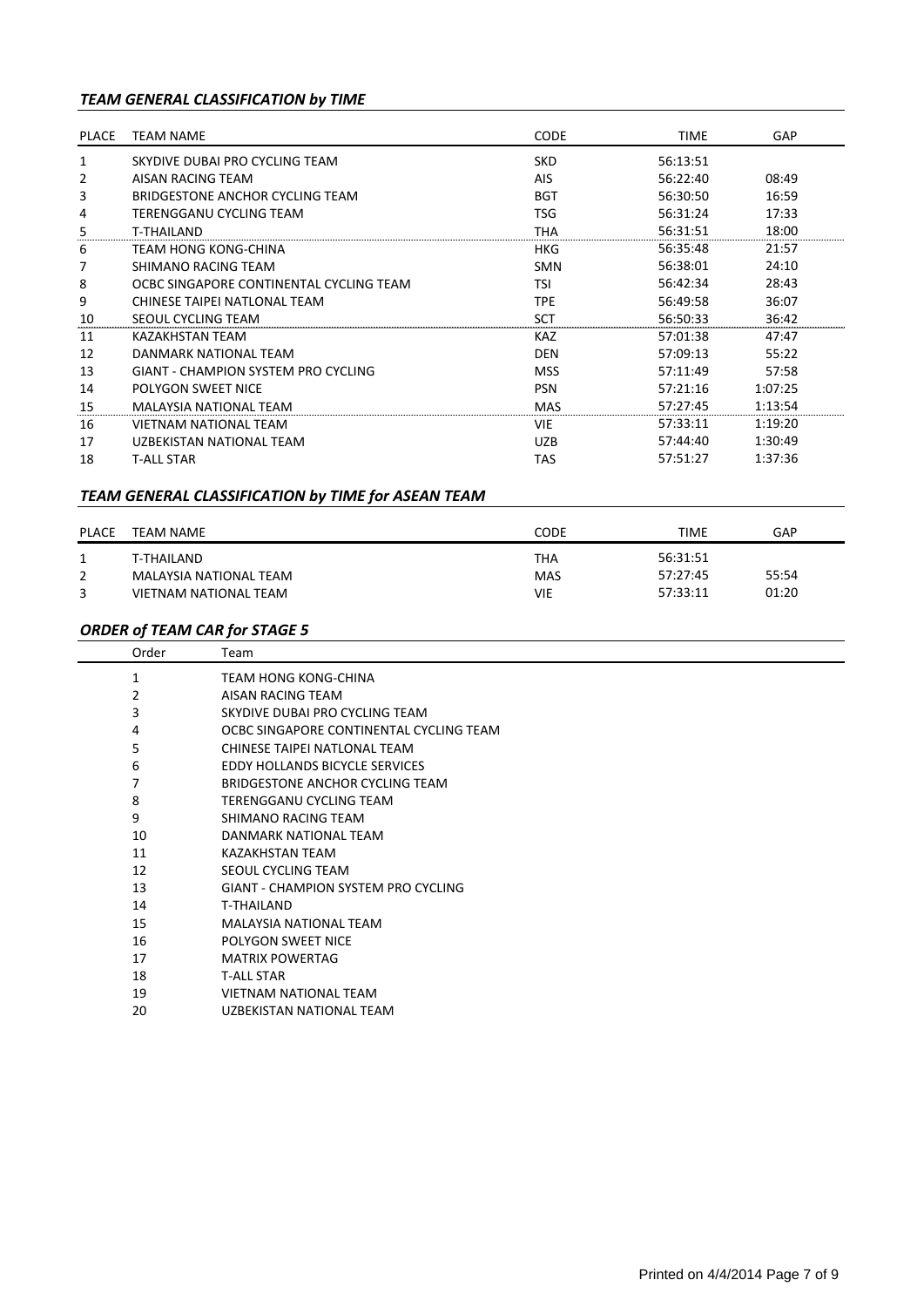### **THE PRINCESS MAHA CHAKRI SIRINDHORN'S CUP TOUR OF THAILAND 2014**

STAGE 4 ‐ Lampang ‐ Phayao Friday, April 4, 2014

### *POINTS CLASSIFICATION (GREEN JERSEY)*

### **STAGE OVERALL**

| PLACE NO       |     | SURNAME, NAME              | <b>TEAM</b> | POINTS BONUSES |    | PLACE NO       |                | SURNAME, NAME            | <b>TEAM</b> | <b>POINTS</b>  |
|----------------|-----|----------------------------|-------------|----------------|----|----------------|----------------|--------------------------|-------------|----------------|
|                |     | <b>INTERMEDIATE SPRINT</b> |             |                |    | $\mathbf{1}$   | 71             | <b>HAEDOL</b>            | <b>SKD</b>  | 41             |
| at 49.60 km    |     |                            |             |                |    | $\overline{2}$ | 73             | <b>MANCEBO F</b>         | <b>SKD</b>  | 38             |
| $\mathbf{1}$   | 51  | LEE K                      | <b>SCT</b>  | 3              | 03 | 3              |                | 103 CHEUNG K             | <b>HKG</b>  | 37             |
| $\overline{2}$ | 101 | KO S                       | HKG         | $\overline{2}$ | 02 | 4              | 5              | <b>NAKAJIMA Y</b>        | AIS         | 37             |
| 3              | 82  | DE JONGE M                 | TSG         | $\mathbf{1}$   | 01 | 5              |                | 141 FENG C               | <b>TPE</b>  | 30             |
|                |     |                            |             |                |    | 6              | 45             | SHEPPARD E               | TSI         | 26             |
| at finish line |     |                            |             |                |    | 7              | 51             | <b>LEE K</b>             | SCT         | 25             |
| 1              | 82  | DE JONGE M                 | <b>TSG</b>  | 16             | 10 | 8              | 82             | DE JONGE M               | TSG         | 22             |
| $\overline{2}$ | 42  | <b>BAYLY C</b>             | <b>TSI</b>  | 14             | 06 | 9              | 23             | <b>GUY</b>               | <b>MSS</b>  | 17             |
| 3              | 13  | <b>LEBAST</b>              | <b>BGT</b>  | 13             | 04 | 10             | 43             | GOH C                    | TSI         | 15             |
| 4              | 73  | <b>MANCEBO F</b>           | SKD         | 12             |    | 11             | 133            | SAIUDOMSIN P             | <b>THA</b>  | 15             |
| 5              | 23  | <b>GUY</b>                 | MSS         | 11             |    | 12             | 25             | YANG J                   | <b>MSS</b>  | 15             |
| 6              | 71  | <b>HAEDOL</b>              | SKD         | 10             |    | 13             | 113            | LUKYANOV D               | KAZ         | 14             |
| 7              |     | 141 FENG C                 | <b>TPE</b>  | 9              |    | 14             | 42             | <b>BAYLY C</b>           | TSI         | 14             |
| 8              | 5   | NAKAJIMA Y                 | AIS         | 8              |    | 15             | 13             | <b>LEBAST</b>            | <b>BGT</b>  | 13             |
| 9              | 103 | <b>CHEUNG K</b>            | HKG         | 7              |    | 16             |                | 123 AHMAD LUTFI M        | MAS         | 13             |
| 10             | 83  | <b>HALMURATOV M</b>        | TSG         | 6              |    | 17             | 85             | SALEH M                  | TSG         | 12             |
| 11             | 33  | <b>MORA VEDRIS</b>         | <b>MTR</b>  | 5              |    | 18             |                | 145 WUP                  | <b>TPE</b>  | 12             |
| 12             | 15  | <b>UCHIMA K</b>            | <b>BGT</b>  | 4              |    | 19             | 174            | DAVIS <sub>S</sub>       | <b>EDH</b>  | 11             |
| 13             |     | 192 CHANGPAD K             | TAS         | 3              |    | 20             | 15             | <b>UCHIMA K</b>          | <b>BGT</b>  | 11             |
| 14             |     | 145 WUP                    | <b>TPE</b>  | 2              |    | 21             | 83             | <b>HALMURATOV M</b>      | <b>TSG</b>  | 11             |
| 15             |     | 143 LEE W                  | <b>TPE</b>  | $\mathbf{1}$   |    | 22             | 65             | YOSHIDA H                | SMN         | 11             |
|                |     |                            |             |                |    | 23             |                | 192 CHANGPAD K           | TAS         | 11             |
|                |     |                            |             |                |    | 24             | 11             | SHIMIZU M                | <b>BGT</b>  | 9              |
|                |     |                            |             |                |    | 25             | 75             | JELLOUL M                | <b>SKD</b>  | 8              |
|                |     |                            |             |                |    | 26             | 81             | MAT SENAN M              | TSG         | $\overline{7}$ |
|                |     |                            |             |                |    | 27             | $\overline{2}$ | <b>FUKUDA S</b>          | AIS         | 7              |
|                |     |                            |             |                |    | 28             | 33             | <b>MORA VEDRIS</b>       | <b>MTR</b>  | 5              |
|                |     |                            |             |                |    | 29             |                | 105 LEUNG C              | HKG         | 4              |
|                |     |                            |             |                |    | 30             | 91             | <b>KALHOEJ K</b>         | <b>DEN</b>  | 4              |
|                |     |                            |             |                |    | 31             |                | 161 BUI M                | VIE         | 4              |
|                |     |                            |             |                |    | 32             |                | 191 THANCHAIT            | TAS         | 3              |
|                |     |                            |             |                |    | 33             |                | 134 SIRIRONNACHAI S      | <b>THA</b>  | 3              |
|                |     |                            |             |                |    | 34             |                | 154 TUYCHIEV V           | <b>UZB</b>  | 3              |
|                |     |                            |             |                |    | 35             | 94             | EBSEN J                  | <b>DEN</b>  | $\overline{2}$ |
|                |     |                            |             |                |    | 36             |                | 101 KOS                  | <b>HKG</b>  | $\overline{2}$ |
|                |     |                            |             |                |    | 37             | 184            | NUR ARIF PRAYOGA D PSN   |             | $\overline{2}$ |
|                |     |                            |             |                |    | 38             |                | 193 KAPUNYA W            | <b>TAS</b>  | $\overline{2}$ |
|                |     |                            |             |                |    | 39             |                | 135 YORDSUWAN S          | <b>THA</b>  | $\mathbf{1}$   |
|                |     |                            |             |                |    | 40             |                | 131 BOONRATANATHANAK THA |             | 1              |
|                |     |                            |             |                |    | 41             |                | 115 PANASSENKON          | KAZ         | $\mathbf{1}$   |
|                |     |                            |             |                |    | 42             |                | 143 LEE W                | <b>TPE</b>  | $\mathbf{1}$   |
|                |     | <b>MOUNTAIN PRIMES</b>     |             |                |    |                |                |                          |             |                |

**STAGE**

### PLACE NO SURNAME, NAME TEAM POINTS BONUSES

| ком                  |    |               |            |  |  |  |  |  |  |  |
|----------------------|----|---------------|------------|--|--|--|--|--|--|--|
| at @128.80 km (902m) |    |               |            |  |  |  |  |  |  |  |
| 1                    |    | 13 IFBAST     | <b>BGT</b> |  |  |  |  |  |  |  |
| $\mathcal{P}$        |    | 82 DE JONGE M | TSG        |  |  |  |  |  |  |  |
| ર                    | 42 | BAYI Y C      | TSI        |  |  |  |  |  |  |  |